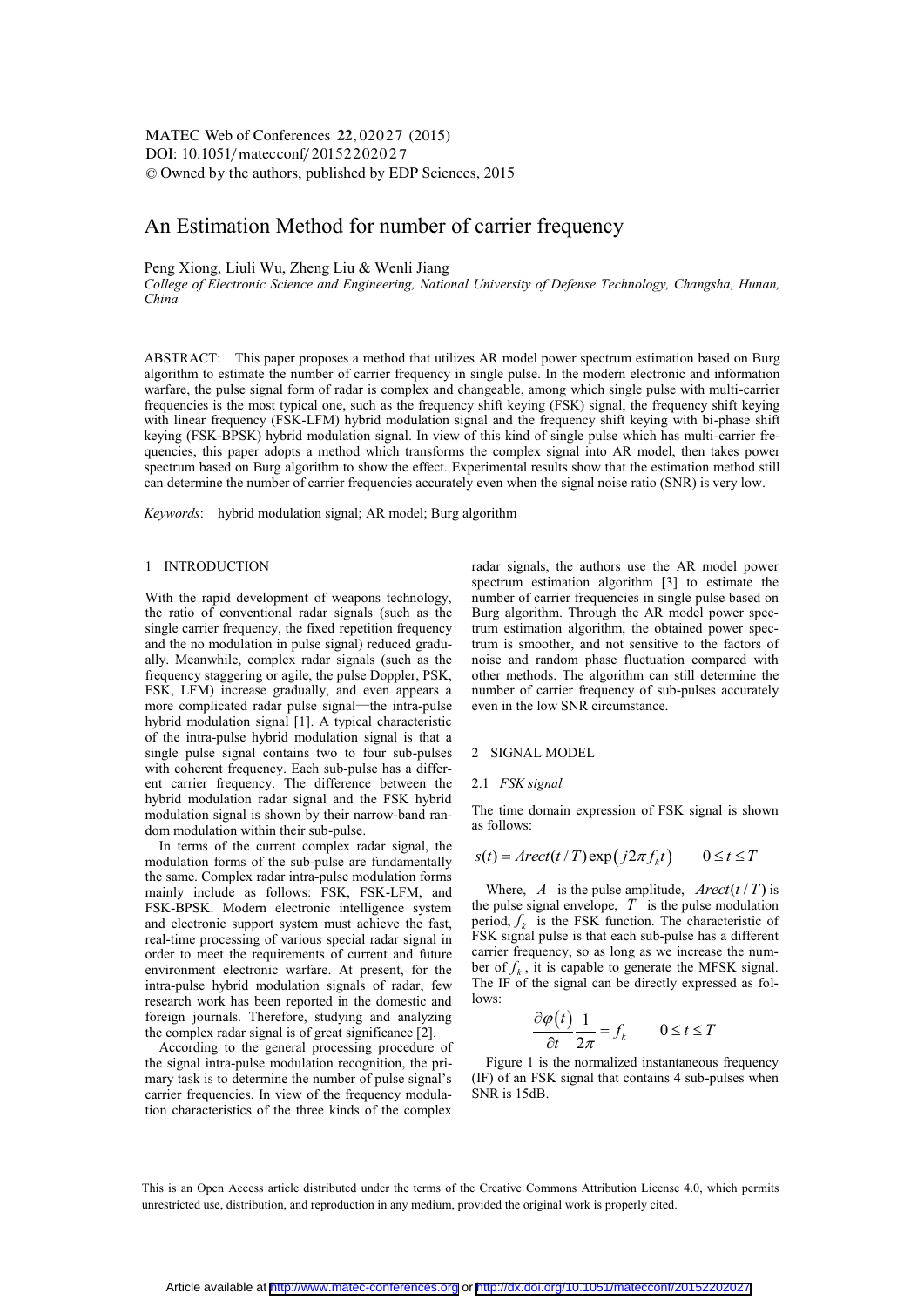

Figure 1. the normalized IF of FSK signal

### 2.2 *FSK-LFM hybrid modulation signal*

The time domain expression of FSK-LFM hybrid modulation signal is shown as follows:

 $s(t) = Arect(t/T) \exp\left[j2\pi \left(f_k t + Kt^2/2\right)\right]$   $0 \le t \le T$ 

Where,  $K = B/T$  is the modulation slope, T is the width of sub-pulse.

The main characteristic of the FSK-LFM hybrid modulation signal is that it comprises 2~4 sub-pulses, whose duration are basically the same. In each sub-pulse, the frequency will be linear frequency modulated respectively at different fundamental frequency. Meanwhile, the frequency modulation bandwidth and modulation slope of each sub-pulse are mainly the same.

Figure 2 is the normalized IF of an FSK-LFM that contains 4 sub-pulses when SNR is 15dB.



Figure 2. the normalized IF of FSK-LFM hybrid modulation signal

# 2.3 *FSK-BPSK hybrid modulation signal*

The time domain expression of FSK-BPSK hybrid modulation signal is shown as follows:

$$
s(t) = Arect(t/T) \exp \left\{ j \left[ 2\pi f_k t + \pi C_d(k) \right] \right\} \ 0 \le t \le T
$$

Where,  $C_d(k)$  is a phase-coded function.



Figure 3. the normalized IF of FSK-BPSK hybrid modulation signal

The main characteristic of FSK-BPSK hybrid modulation signal is that it comprises 2~4 sub-pulses, whose duration are mainly the same. The sub-pulses are provided with coherent frequency. Meanwhile, each of their frequency modulation bandwidth is same. The sub-pulse signal meets the rules of bi-phase coded modulation.

Figure 3 is the normalized IF of an FSK-BPSK hybrid modulation signal when SNR is 15dB.

Figure 1~3 show the normalized IF of three kinds of complex modulated radar signals. We cannot determine whether the long pulse signal contains sub-pulses merely by the figures. Thus, the conventional method of analysing is unable to analyze such complex modulation signal. Therefore, the number detection of unknown pulse signals' carrier frequency is very important.

Generally speaking, in order to detect whether the carrier frequency of long signal is multiple, we always use IF combined with histogram method or Fourier transform. However, the IF combined with histogram method is particularly sensitive to noise, and it cannot determine whether there exists multi-carrier frequencies accurately when SNR is very low. Similarly, Fourier transform is sensitive to noise and phase jump so that the signal spectrum peak will be severely influenced when SNR is very low or the signal is phase-coded modulated.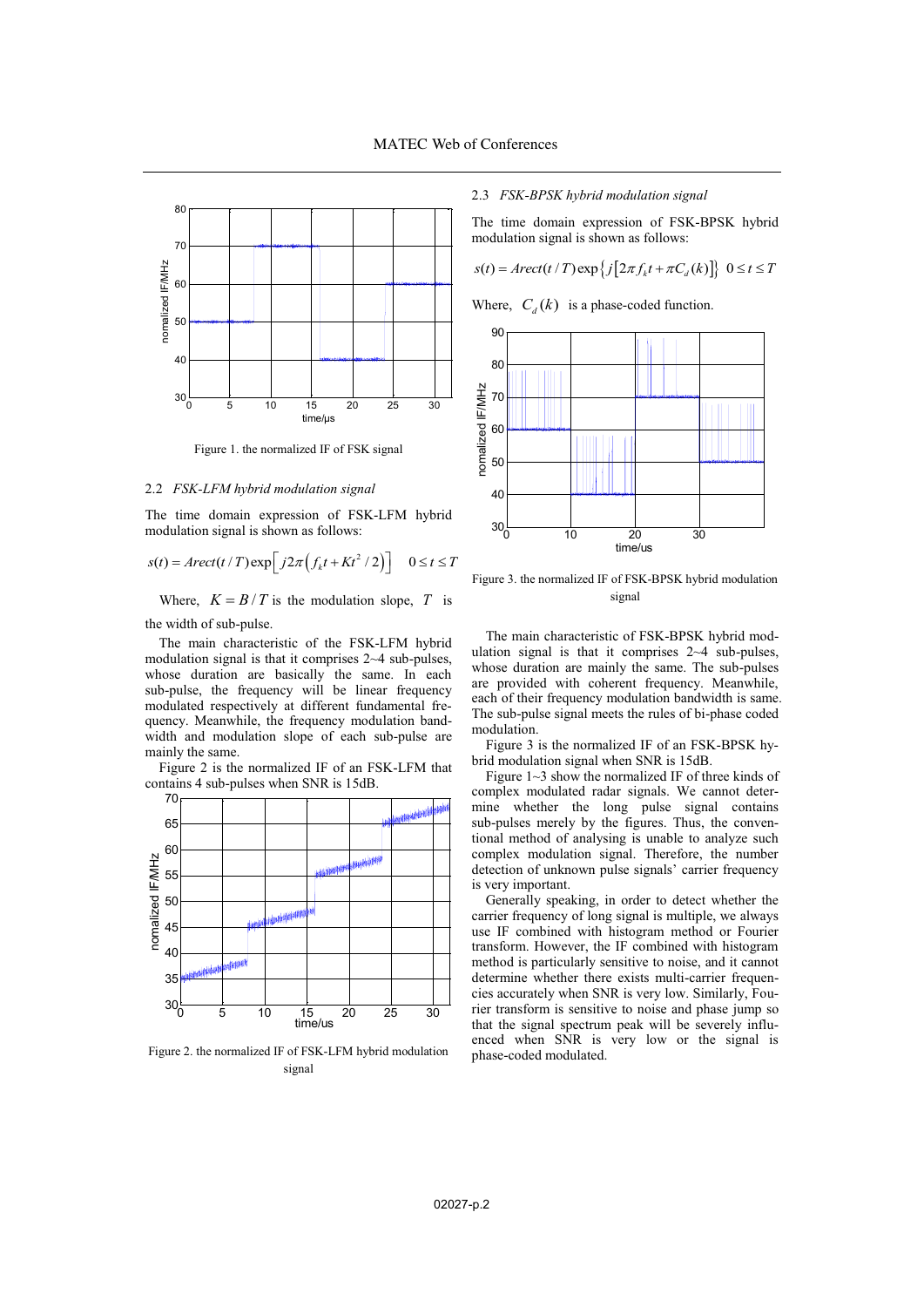# 3 AR MODEL POWER SPECTRUM ESTIMA-TION BASED ON BURG ALGORITHM

This paper proposes the AR power spectrum estimation based on Burg algorithm [4] to detect the number of unknown pulse signal's carrier frequency. The power spectrum calculated by Burg algorithm is of high resolution, small amount of calculation and high quality. Spectrum lines are much smoother than that obtained by the covariance method and the autocorrelation method. It not only can overcome the influence of background noise, but also can avoid the influence of random phase jump.

### 3.1 *AR model*

AR model can be expressed by the following difference equation:

$$
x(n) = -\sum_{i=1}^{p} a_p(i)x(n-i) + u(n)
$$
 (1)

Where  $u(n)$  is the Gauss White Noise sequence;  $p$  is the order of AR model;  $H(z)$  is the AR model system transfer function:

$$
H(z) = \frac{1}{1 + \sum_{i=1}^{p} a_i z^{-i}}
$$
 (2)

The calculation formula of AR model power spectrum estimation is obtained by:

$$
P_x(k) = \frac{\sigma^2}{\left| 1 + \sum_{i=1}^{p} a_i W_N^{-ki} \right|^2}
$$
 (3)

The power spectrum diagram describes the distribution characteristics of that signal power changes with frequency. It can be seen from equation (3) that the signal power spectrum diagram will have a spectrum peak in each carrier frequency. Using AR model for power spectrum estimation, we must know model parameters and the variance of white noise sequence. Equation (1) can be transformed as follows:

$$
R_{x}(m) = \begin{cases} -\sum_{i=1}^{p} a_{p}(i)r_{x}(m-i), m \ge 1\\ -\sum_{i=1}^{p} a_{p}(i)r_{x}(i) + \sigma^{2}, m = 0 \end{cases}
$$
(4)

$$
\begin{bmatrix} r_x(0) & r_x(1) & r_x(2) & \cdots & r_x(p) \\ r_x(1) & r_x(0) & r_x(1) & \cdots & r_x(p-1) \\ r_x(2) & r_x(1) & r_x(0) & \cdots & r_x(p-2) \\ \vdots & \vdots & \vdots & \vdots & \vdots \\ r_x(p) & r_x(p-1) & r_x(p-2) & \cdots & r_x(0) \end{bmatrix} \begin{bmatrix} 1 \\ a_1 \\ a_2 \\ \vdots \\ a_p \end{bmatrix} = \begin{bmatrix} \sigma^2 \\ 0 \\ 0 \\ \vdots \\ 0 \end{bmatrix}
$$
 (5)

The matrix form of equation (4) is shown as follows:

Equation (4) and equation (5) are the regular equations of AR model, which are also known as (Yule - Walker) equation.

# 3.2 *Burg algorithm*

When using the Burg algorithm for power spectrum estimation, we don't add window on the front and back prediction error. Then the Levinson-Durbin recursion method can quickly solve the AR model coefficients. The Levinson-Durbin recursion method begins with low order and increases the order until order p, and gives all parameters of each order. It is helpful to choose the right order of AR model. Burg algorithm is based on the data sequence, which avoids the sequence estimation of the autocorrelation function, and improves the computing speed. Compared with the autocorrelation method, it has better frequency resolution [5].

Burg algorithm is used to make the sum of the front and back prediction error least [6]:

$$
P_p^{fb} = \frac{1}{N - P} \sum_{n = P}^{N - 1} \left\{ \left| e_p^f(n) \right|^2 + \left| e_p^b(n) \right|^2 \right\} \tag{6}
$$

When order is from 1 to p,  $e_p^f(n)$  and  $e_p^b(n)$ have the following recursive relations:

$$
\begin{cases} e_m^f(n) = e_{m-1}^f(n) + k_m e_{m-1}^b(n-1) \\ e_m^h(n) = e_{m-1}^h(n) + k_m e_{m-1}^f(n-1) \end{cases} \quad m = 1, 2, \cdots, p \tag{7}
$$

The initial conditions are as follows:<br> $e_0^f(n) = e_0^b(n) = x(n)$  $e_0^f(n) = e_0^b(n) = x(n)$ <br>If we take equation (7) into equation (6),  $P_p^{fb}$  is

only the function of  $k_m$ . Make  $\partial P_p^{fb} / \partial k_m = 0$ , we can obtain as follows:

$$
k_{m} = \frac{-2\sum_{n=m}^{N-1} e_{m-1}^{f}(n)e_{m-1}^{b}(n-1)}{\sum_{n=m}^{N-1} \left[e_{m-1}^{f}(n)\right]^{2} + \left|e_{m-1}^{b}(n-1)\right|^{2}\right]} m = 1, 2, \cdots, p \tag{8}
$$

Then reuse Levinson - Durbin recursion method can be used to quickly solve the AR coefficient as follows [7]:

$$
a_m(m) = k_m
$$
  
\n
$$
a_m(k) = a_{m-1}(k) + k_m a_{m-1}(m-k) \quad k = 1, 2, \dots, p
$$
  
\n
$$
P_m^{fb} = (1 - k_m^2) P_{m-1}^{fb}
$$

In general, for the ideal AR model data, Burg algorithm can get accurate power spectrum estimation. But for the white noise and sinusoidal signal, it may sometimes appear line split phenomenon, and the position of spectrum peak and phase is closely related.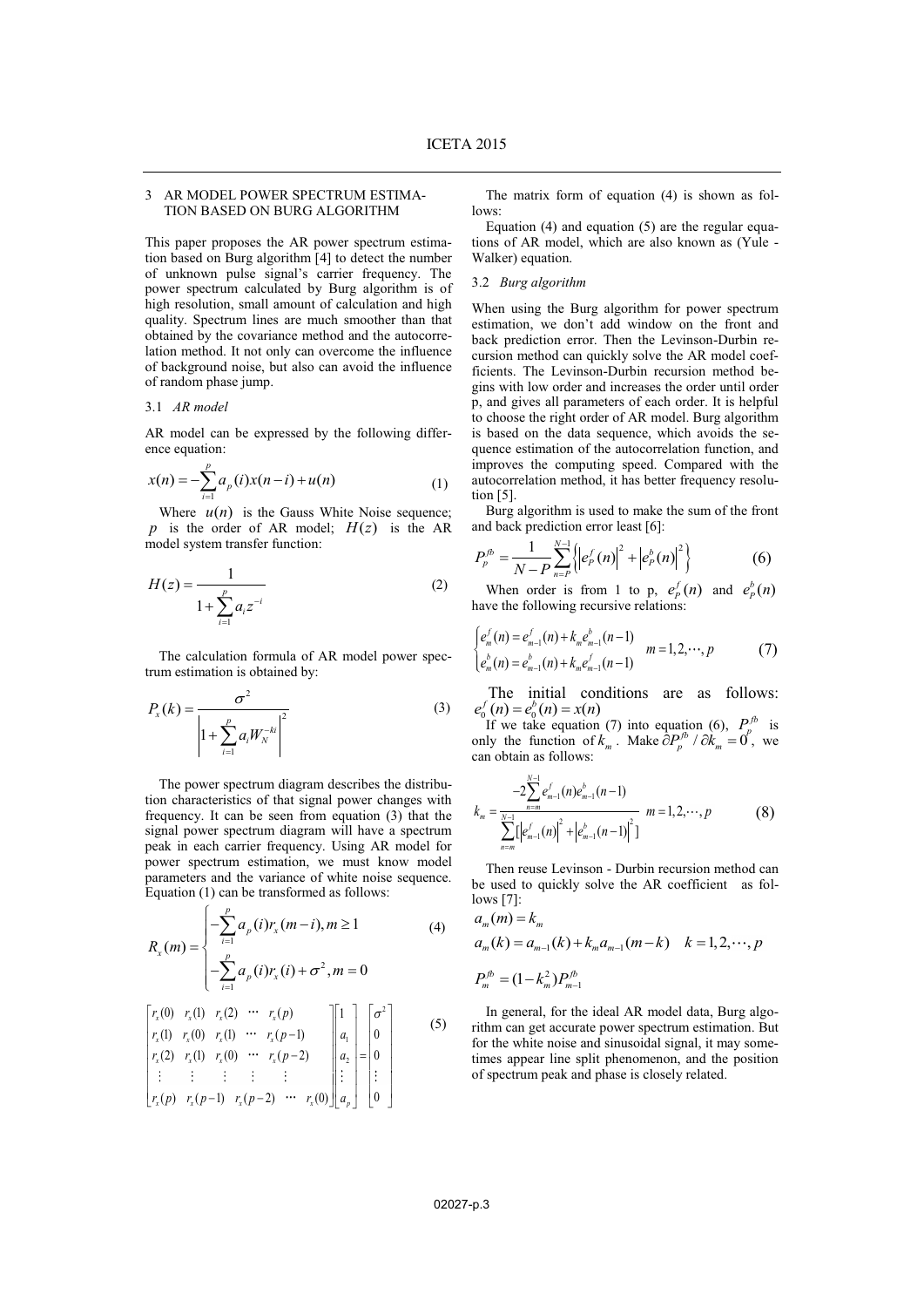# 4 SIMULATION RESULT AND DISCUSSION

# 4.1 *FSK signal simulation*

Assume that a FSK signal contains four sub-pulses, and the frequencies of the 4 sub-pulses are 20MHz, 30MHz, 40MHz, and 50MHz. And SNR is 0dB.

Figure 4 (a) is the signal frequency spectrum, and Figure 4 (b) is the power spectrum obtained by AR model power spectrum estimation. Figure 4 shows that the frequency spectrum is seriously influenced by noise in the low SNR condition. It is difficult to judge the time domain signal frequency distribution from the frequency spectrum. However, the power spectrum diagram obtained by AR model power spectrum estimation based on Burg algorithm is extremely excellent. The spectrum lines are much smoother than that in the frequency spectrum, which is not so sensitive to random noise and has significant peaks higher than other "noise peak" at 20MHz, 30MHz, 40MHz, and 50MHz.



Figure 4. FSK signal frequency spectrum diagram and FSK signal power spectrum diagram

# 4.2 *FSK-LFM hybrid modulation signal simulation*

A FSK-LFM hybrid modulation signal which con-

tains four sub-pulses is discussed in this subsection when SNR is 0dB. The frequencies of the 4 sub-pulses are respectively 20MHz, 30MHz, 40MHz, and 50MHz.



Figure 5. FSK-LFM hybrid modulation signal frequency spectrum diagram and FSK-LFM hybrid modulation signal power spectrum diagram

Figure 5(a) is the signal frequency spectrum, and Figure 5 (b) is the power spectrum estimated through our proposed method. Just like the FSK signal, the frequency spectrum of the FSK-LFM hybrid modulation signal is greatly affected by the noise. However, the power spectrum diagram by AR model power spectrum estimation based on Burg algorithm is extremely excellent, which lines are smooth, and not sensitive to random noise. Figure 5 (b) has a significantly spectrum peak higher than other peak at 20MHz, 30MHz, 40MHz, and 50MHz. Because of intra-pulse chirp, it will have certain broaden spectrum width. However, it has little influence on the number judgment of the carrier frequency for the whole.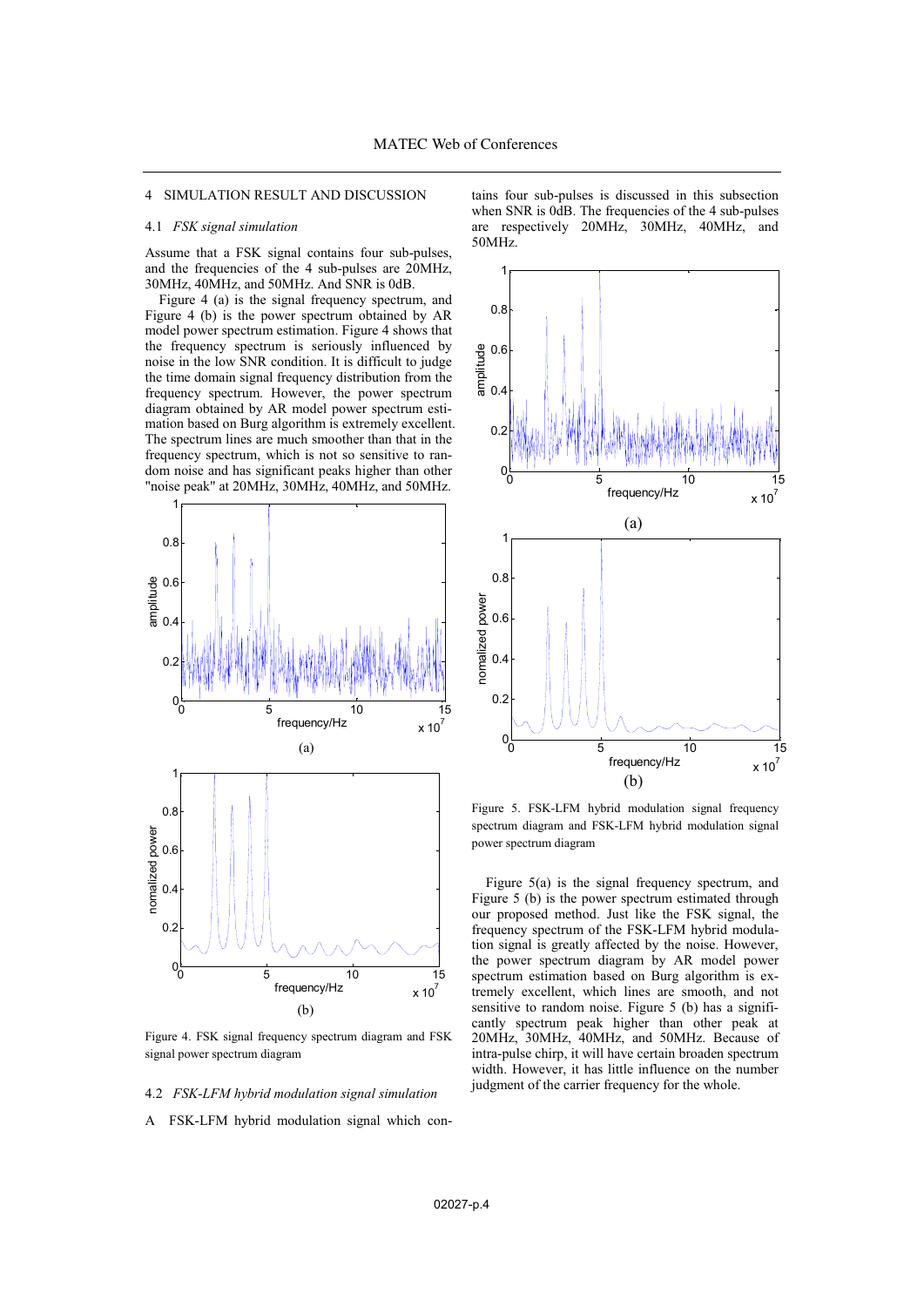# 4.3 *FSK-BPSK hybrid modulation signal simulation*

The simulation condition is that a FSK-BPSK hybrid modulation signal contains four sub-pulses when SNR is 0dB, and the frequencies of 4 sub-pulses are 15MHz, 30MHz, 45MHz, and 60MHz.

Figure 6 (a) is the signal frequency spectrum diagram, and Figure 6 (b) is the power spectrum diagram by AR model power spectrum estimation. The characteristic of frequency distribution in the frequency spectrum diagram is not obvious, because of the influence of noise and the fluctuation of the random phase. The bi-phase-coded signal phase change is 0 or  $\pi$ , while frequency is the derivative of phase. Therefore. When phase jumps, frequency will change suddenly, which cause the characteristic of frequency distribution inconspicuous [8]. However, the power spectrum diagram by our proposed algorithm is extremely good, which lines are smooth, and not sensitive to random noise and random phase jump.



Figure 6. FSK-BPSK hybrid modulation signal frequency spectrum diagram and FSK-BPSK hybrid modulation signal power spectrum diagram

Figure 6 (b) has significant peaks higher than other peaks at 15MHz, 30MHz, 45MHz, and 60MHz. Because of the existence of phase jump, which does not meet the AR model, when using AR model for power spectrum estimation, influence of noise will be introduced by "model mismatch". Due to the interference of "noise", it can be seen from the Figure 6 (b) that the false spectral peak increased obviously. We can improve the normalization of noise power threshold to eliminate the interference.

# 4.4 *Algorithm adaptability at different SNR*

Without loss of generality, we assume that the normalized power spectrum of the noise is not more than 0.2. We execute 2000 Monte Carlo simulations to discuss the adaptability of the proposed method for the FSK signal, the FSK - LFM hybrid modulation signal, and the FSK-BPSK hybrid modulation signal at different SNR.



Figure 7. Recognition rate at different SNR

Figure 7 shows the adaptability of the algorithm adaptability where the three kinds of signals select suitable order of AR model. We assume that each signal has four sub-pulses.

Figure 7 shows that algorithm performance on FSK signal is the most optimal, because the FSK signal is completely consistent with the AR model. While the FSK-LFM hybrid modulation signal intra-pulse is joined with the narrowband linear frequency modulation, it will broaden the power spectrum peak. Through improving the selected order of AR model which is higher than that of the FSK, the power spectrum can get a good resolution. As the AR model order selection is very changeable, we did a large number of experiments to obtain the most suitable one. We found that the order between 30 and 40 can obtain the best effect. If the AR model order is too low, it will smooth the spectrum peak, and reduce the resolution of spectrum. Therefore, the power spectrum diagram is unable to show the structure and details of the spectrum peak and valley; if the AR model order is too high, it will increase the sham frequency components. But for the FSK-BPSK hybrid modulation signal, due